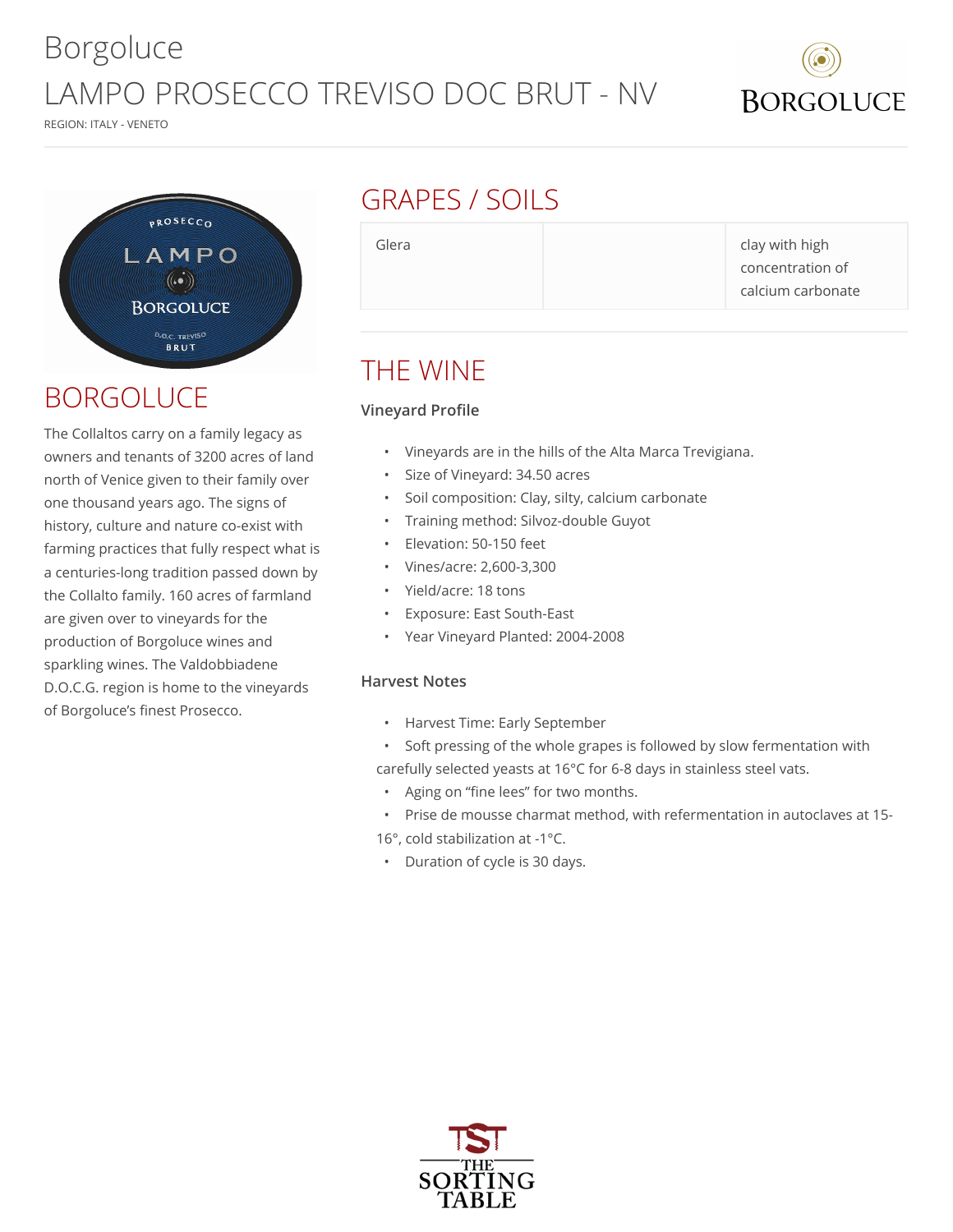#### **Technical Information**

- Varietal composition: 100% Glera
- Number of Bottles Produced: 75,000
- Alcohol: 11.5
- pH Level: 3.25
- Residual Sugar: 12 g/l
- Acidity: 5.7 g/l

### REVIEWS

#### **Lampo Prosecco Treviso DOC Brut – NV**

#### **89 Points - Vinous, December, 2020**

The NV Prosecco Treviso Lampo Brut displays ripe apple with hints of sage and white smoke. It's round and textural, balancing its sweet orchard fruits and inner florals with bright, mouthwatering acidity. This tapers off clean with a final thrust of refreshing minerality. 2020 – 2023

#### **89 Points - Vinous, December, 2021**

The NV Brut Prosecco Lampo is very pretty yet understated, with nuances of peach skins, gingery spice and dusty dried flowers. This fills the palate with a luxurious bead of fine bubbles, while balancing salty minerals against ripe orchard fruits. It tapers off with medium length and is nicely refreshing as a subtle twang of candied citrus lingers. The Lampo is very easy to like. 2021 – 2023